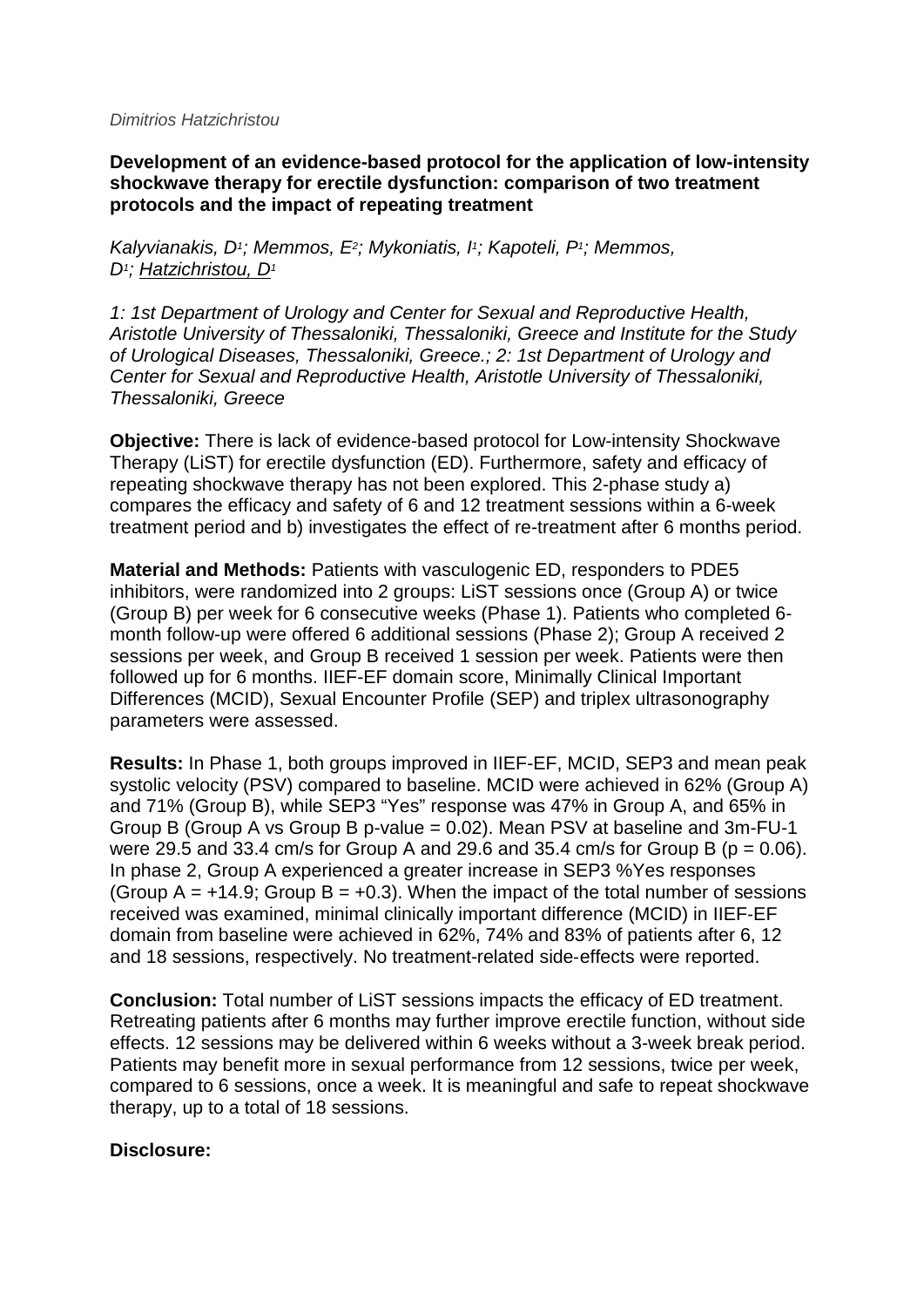Work supported by industry: yes, by Dornier MedTech Systems, GmbH (Wessling, Germany) (industry funding only - investigator initiated and executed study)

**Low-intensity shockwave therapy for erectile dysfunction: the effect of energy flux density level and frequency of sessions per week**

*Kalyvianakis, D1; Memmos, E2; Mykoniatis, I1; Kapoteli, P1; Tsiouprou, M3; Hatzichristou, D1*

*1: 1st Department of Urology and Center for Sexual and Reproductive Health, Aristotle University of Thessaloniki, Thessaloniki, Greece and Institute for the Study of Urological Diseases, Thessaloniki, Greece.; 2: 1st Department of Urology and Center for Sexual and Reproductive Health, Aristotle University of Thessaloniki, Thessaloniki, Greece ; 3: Institute for the Study of Urological Diseases, Thessaloniki, Greece.*

**Objective:** Low-intensity shockwave therapy (LiST) is safe and efficacious in men with vasculogenic erectile dysfunction(ED). There is lack of data however, on the safety and efficacy of different energy levels and session frequency per week. This study compares the safety and efficacy of different LiST protocols for vasculogenic ED. Two different energy flux density (EFD) and two different session frequencies are investigated.

**Material and Methods:** 96 patients were randomized into 4 groups. All patients received a total of 12 LiST sessions: Group A received LiST twice a week with EFD of 0.05mJ/mm2; Group B received LiST three times a week with EFD of 0.05mJ/mm2; Group C received LiST twice a week with EFD of 0.10mJ/mm2; Group D received LIST three times a week with EFD of 0.10mJ/mm<sup>2</sup>. Sessions were delivered within a 4 week (Groups B, D) or 6 week (Groups A, C) period, without any break in treatment. IIEF-EF domain score, Minimally Clinical Important Differences (MCID), and Sexual Encounter Profile question 3 (SEP3) assessed subjective erectile function; objective assessment of penile hemodynamics was based on Peak Systolic Velocity (PSV).

**Results:** 1-month and 3-month data are available from 80 and 75 patients respectively. IIEF-EF increased by 4.2, 3.8, 4.3, 4.7, and 4.6, 4.5, 5.4, 5.2 points for Groups A, B, C, D at 1-month and 3-month follow-up. MCID was achieved in 68%, 76%, 67%, 58%, and 73%, 86%, 94%, 67%, for Groups A, B, C, D at 1-month and 3 month follow-up. SEP3 "yes" answers increased by 24.9, 22.1, 29.2, 35.2, and 24.1, 28.2, 31.6, 37.0, for Groups A, B, C, D at 1-month and 3-month follow-up. Finally, PSV increased by 4.3, 4.8, 5.9 and 4.9cm/s for Groups A, B, C, D at 3-month followup. No adverse events were reported, even at the most intensive protocol (EFD 0.10 mJ/mm2, three times per week).

**Conclusion:** This study provides for the first time, evidence that LiST can be safely and efficaciously applied up to 3 times per week. %MCID was lower in Group D, but this was due to a higher proportion of moderate and severe ED patients. EFD of